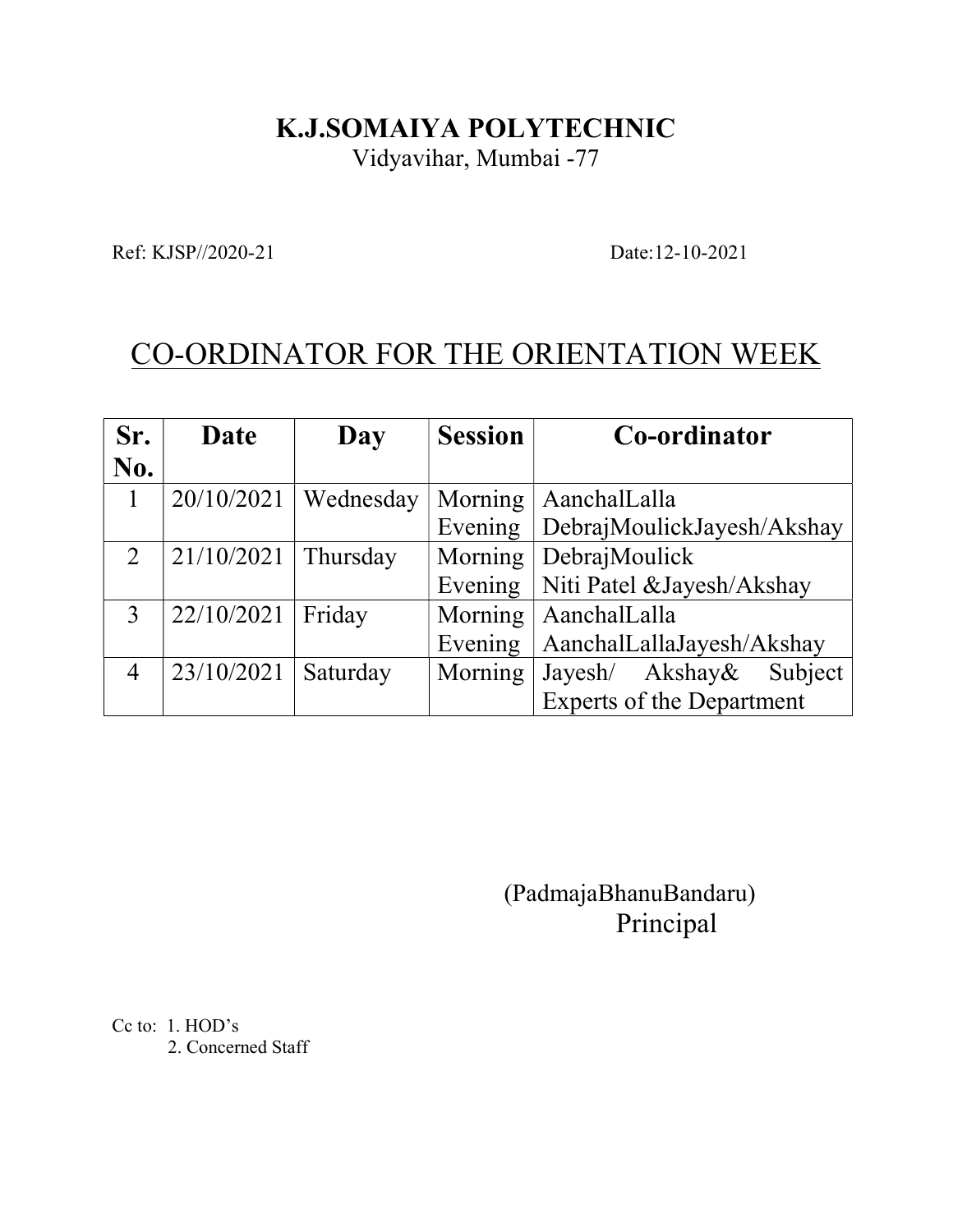## K.J.SOMAIYA POLYTECHNIC

Vidyavihar, Mumbai -77

Ref: KJSP//2020-21 Date:12-10-2021

## ORIENTATION WEEK SCHEDULE

| Sr.<br>No.     | Date                    | <b>Time</b>                         | <b>Speaker &amp; Description</b>                                                                          |  |
|----------------|-------------------------|-------------------------------------|-----------------------------------------------------------------------------------------------------------|--|
| 1.             | 20/10/2021<br>Wednesday | 11 am - 1 pm                        | Mrs. PadmajaBhanuBandaru (Principal's Address)                                                            |  |
|                |                         | $2.30$ pm $-3.30$ pm                | Mrs. Kolte& Comp dept. (How to use computer & polytechnic<br>website)                                     |  |
|                |                         | $3.30$ pm $-4.30$ pm                | Alumni member's speech (All five departments)                                                             |  |
| $\overline{2}$ | 21/10/2021<br>Thursday  | 11 am - 12 pm                       | Mr. Kelgandre, Mr. Jayant& Stud. Sec. (Mrs. Rajshree& Mrs.<br>Seema) – (Scholarship & Office information) |  |
|                |                         | $12 \text{ pm} - 1 \text{ pm}$      | Mrs. Pai (Book bank, how to issue books, etc)                                                             |  |
|                |                         | $2.00$ pm $- 4.30$ pm               | <b>HOD's Speech</b>                                                                                       |  |
|                |                         | $2.00$ pm $- 2.30$ pm               | Head Civil – Discipline, Departmental information                                                         |  |
|                |                         | $2.30$ pm $-3.00$ pm                | HeadElectrical- Girls, Anti-ragging, Departmental Information                                             |  |
|                |                         | $3.00$ pm $-3.30$ pm                | HeadIndustrial<br>Electronics<br>Uniform,<br>Departmental<br>Information                                  |  |
|                |                         | $3.30 \text{ pm} - 4.00 \text{pm}$  | HeadMechanical - How to use<br>Website, Departmental<br>Information                                       |  |
|                |                         | $4.00 \text{ pm} - 4.30 \text{ pm}$ | HeadComputer - RIDL,<br>activities<br>other<br>of<br>Campus,<br>Departmental Information                  |  |
|                |                         | 4.30 pm $-$ 5.00 pm                 | Exam Section - (Mr. Jawarkar& Mr. PravinPatil)                                                            |  |
| 3              | 22/10/2021<br>Friday    | 11 am $-$ 12.30 pm                  | <b>Introduction to common courses of First Year</b>                                                       |  |
|                |                         |                                     | Mrs. AanchalLalla( English language & its importance in<br>Technical / Engg. Career)                      |  |
|                |                         |                                     | Mr. Kasar (Regarding importance of Maths)                                                                 |  |
|                |                         |                                     | Mr. DPKaluse (Regarding importance of Physics)                                                            |  |
|                |                         |                                     | Mr. VikasPatil (Regarding importance of Chemistry)                                                        |  |
|                |                         |                                     | Mr. KASapthwa (Regarding Workshop)                                                                        |  |
|                |                         | $2.30$ pm $- 5.00$ pm               | <b>Orientation to Training and Placement Cell</b><br>Mr. SVOzarkar                                        |  |
|                |                         |                                     | <b>Orientation to CDC Cell</b>                                                                            |  |